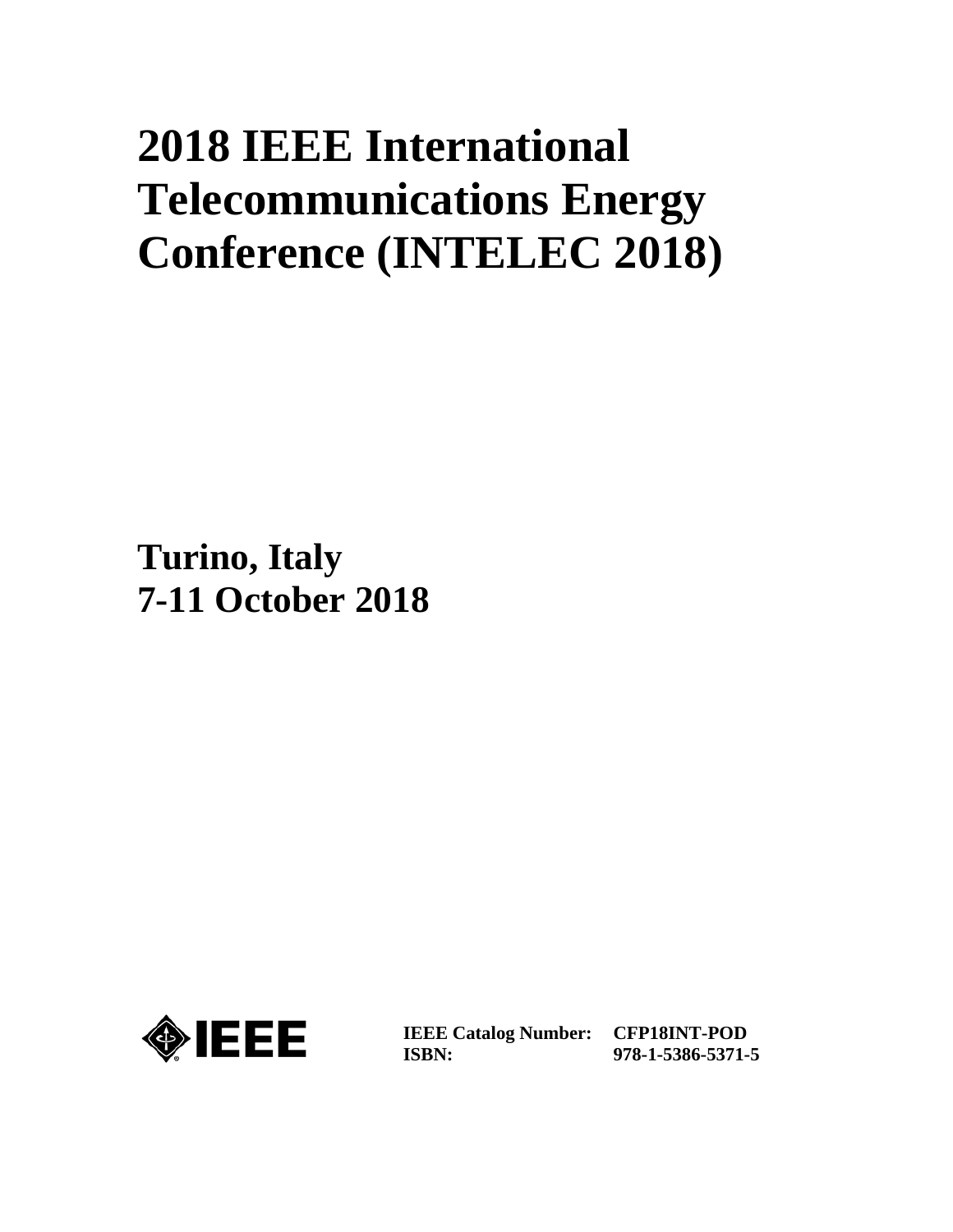#### **Copyright © 2018 by the Institute of Electrical and Electronics Engineers, Inc. All Rights Reserved**

*Copyright and Reprint Permissions*: Abstracting is permitted with credit to the source. Libraries are permitted to photocopy beyond the limit of U.S. copyright law for private use of patrons those articles in this volume that carry a code at the bottom of the first page, provided the per-copy fee indicated in the code is paid through Copyright Clearance Center, 222 Rosewood Drive, Danvers, MA 01923.

For other copying, reprint or republication permission, write to IEEE Copyrights Manager, IEEE Service Center, 445 Hoes Lane, Piscataway, NJ 08854. All rights reserved.

# *\*\*\* This is a print representation of what appears in the IEEE Digital Library. Some format issues inherent in the e-media version may also appear in this print version.*

| <b>IEEE Catalog Number:</b>    | CFP18INT-POD      |
|--------------------------------|-------------------|
| <b>ISBN</b> (Print-On-Demand): | 978-1-5386-5371-5 |
| ISBN (Online):                 | 978-1-5386-5370-8 |
| ISSN:                          | 2158-5210         |
|                                |                   |

#### **Additional Copies of This Publication Are Available From:**

Curran Associates, Inc 57 Morehouse Lane Red Hook, NY 12571 USA Phone: (845) 758-0400 Fax: (845) 758-2633 E-mail: curran@proceedings.com Web: www.proceedings.com

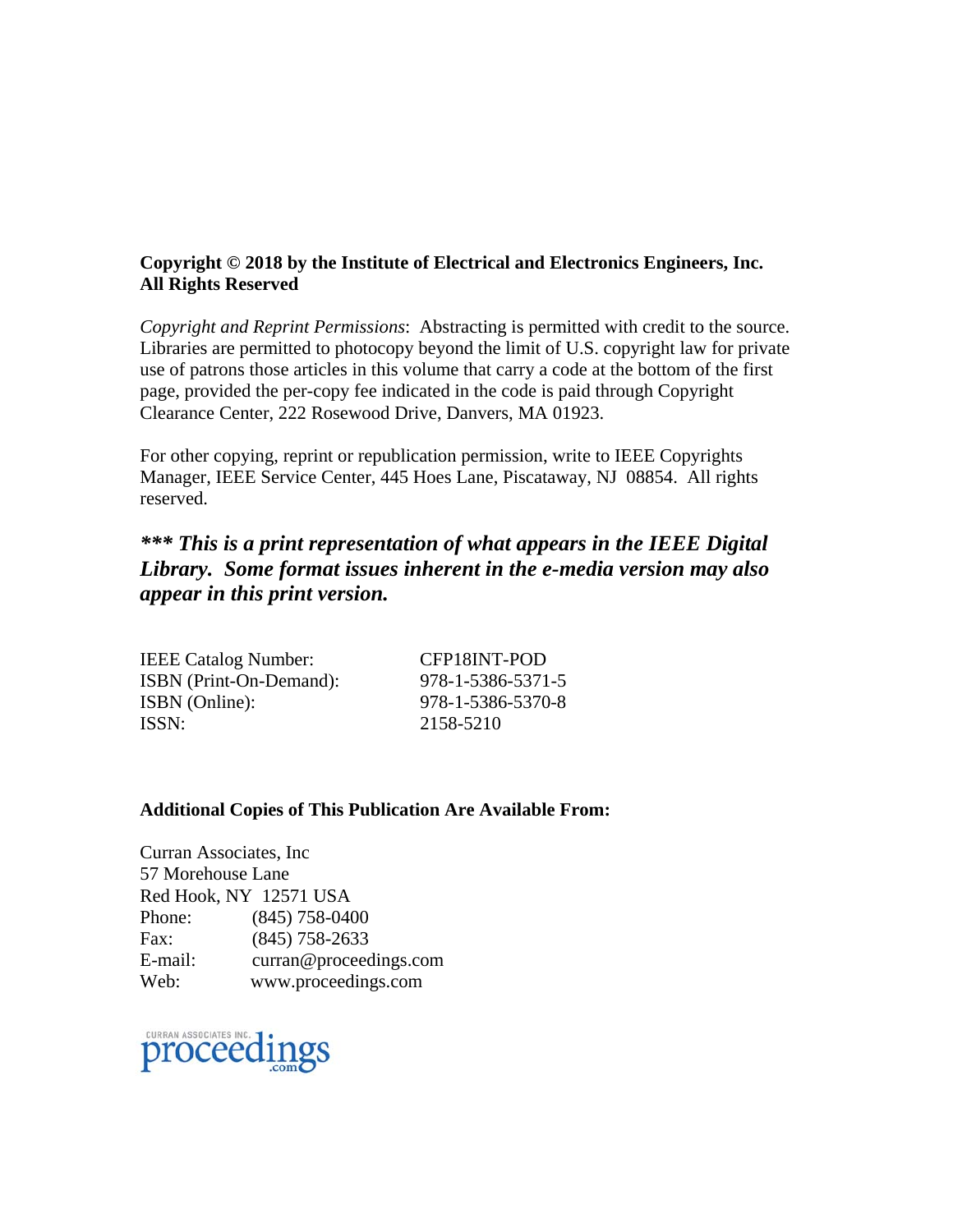



40 years of Inspiration, Research and Exploration in Power and Energy for ICT

#### **ONLINE CONFERENCE PROCEEDINGS**

#### *Electrical and Thermal Energy Management and Monitoring*

**SystemC-AMS Simulation of Energy Management of Electric Vehicles** 161

Donkyu Baek, Yukai Chen, Jaemin Kim, Naehyuck Chang, Enrico Macii, Sara Vinco, Massimo Poncino

**Preliminary Study of Economic Evaluation of Electric Power Supply for University Campus Equipped with Heat/Cool Storage Facilities Using JEPX and BESS Control** 327 Masatoshi Nakamura, Shigeru Tamura

**Investigation of CRAH Bypass for Air-Cooled Data Centers using Computational Fluid Dynamics** 406 Vahid Ebrahimpour Ahmadi, Hamza Salih Erden

**Thermal Environment under the Partial Aisle Containment in Data Center 87** Shun Nishimura

**Using PV string data to diagnose failure of solar panels in a solar power plant 177** Tadatoshi Babasaki, Yuji Higuchi

**Standalone single stage PV fed reduced switch inverter based independent control of two PMSM drive** 454 A Karthikeyan, K K Prabhakaran, Abhilash Krishna, C. Nagamani

**The Potential Influence of Workload Management Across Heterogeneous Server Systems on Datacenter Energy Use and Power Draw.** 226

Dirk Harryvan

**Passive cooling a TV decoder using a miniature heat pipe 197** Hasna Louahlia, Stephane Le Masson, Kaoutar Zeghari, Francois Ternet

**Liquid Cooling Exchanger for High Density Telecom Equipment** 1 Stephane Le Masson, David Nortershauser, Philippe Levasseur, Didier Marquet

**Demand-Side Flexibility Measurement And Estimation for Transactive Energy Control** 191 Mikhail Simonov, Fabrizio Bertone, Klodiana Goga, Luisa Tibiletti

Laboratory Tests with Model Based on π Circuits Considering the Introduction of Branches Composing **by RL Parallel Elements 29**

Thaina Pereira, Aghatta Cioquetta Moreira, Juliana Semiramis Menzinger, Caio Vinicius Colozzo Grilo, Afonso José Prado, André Alves Ferreira, Rene Scheuer

**Cold Aisle or Hot Aisle Containment - Is one better than the other?** 259 Guoqiang Li, Robert Sullivan, Xiaofei Zhang

**Feasibility Study of Fractal-Fin Heat Sink for Improving Cooling Performance of Switching Power Converters** 553

Shogo Ikegami, Kazuhiro Umetani, Eiji Hiraki, Satoshi Sakai, Satoshi Higashino

**One new comprehensive heat dissipation method and research for its realization 293** Bin Shao, Weifeng Kong, Jie Cao, Ruijian Yang, Shaomin Zhang, Xiaoqing Fan

**Research on a Novel Outdoor Miniature Heat Dissipation Device 297** Shaomin Zhang, Mingming Liu, Jianfeng Liu, Dong Wang, Zhiwei Wang, Youwei Wang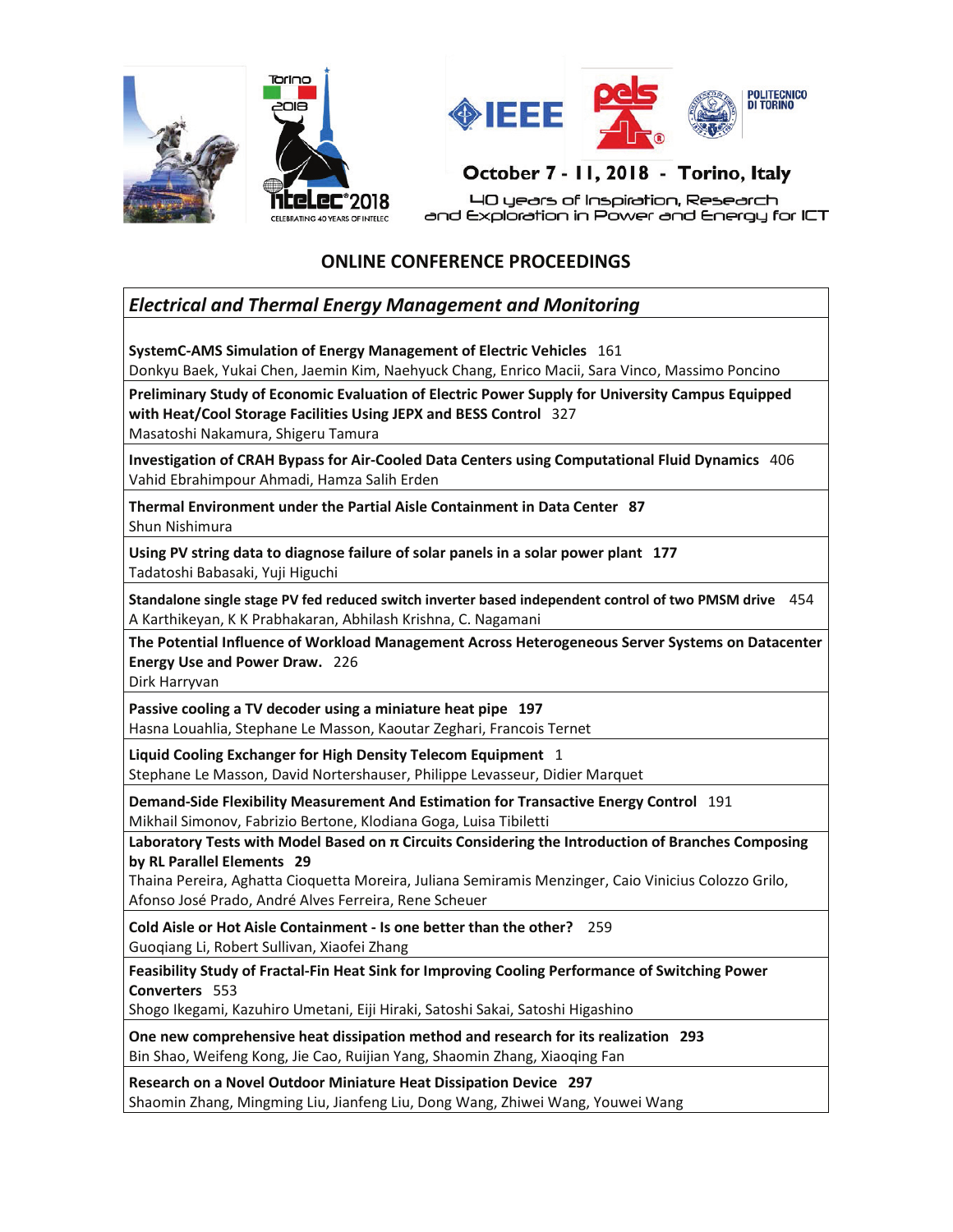



40 years of Inspiration, Research and Exploration in Power and Energy for ICT

**Energy Management and Performance Improvement in Telecommunication Server Rooms** 15 Prakash Lohia, Shiladitya Sendh

**The effect of roof-integrated solar technologies on the energy performance of public buildings. The case study of the City of Turin (IT)** 575

Guglielmina Mutani, Marco Casalengo, Adelaide Maria Rosa Ramassotto

**Hourly space heating energy consumptions for office buildings in Turin (IT)** 604 Guglielmina Mutani, Flavia Giaccardi, Mariapia Martino, Michele Pastorelli

**The Italian Ancillary Service Market: Preliminary Cost-Benefit Analysis for BTS Demand Response 710** Fabio Bellifemine, Michele Benini, Silvia Canevese, Antonio Gatti

**Building energy consumption modeling at urban scale: three case studies in Europe for residential buildings 567**

Guglielmina Mutani, Valeria Todeschi, Volker Coors, Jerome Kaempf, Matthias Fitzky

**Energy Communities in Piedmont Region (IT). The case study in Pinerolo territory 596** Guglielmina Mutani, Valeria Todeschi, Angelo Tartaglia, Giovanni Nuvoli

**Monitoring Performance Indicators of PEM Fuel Cell Backup Power Systems** 524 Simon Sonderskov, Lajos Torok, Stig Munk-Nielsen

**Optimizing district heating operation using data from thermal substations** 616 Vittorio Verda, Elisa Guelpa

**ICT optimization tool for RES integration in combined energy networks 654** Mariapia Martino, Marco Badami, Antonis Papanikolaou

**Achieve lean site operation by precise investment based on 4-quadrants Top N management of site availability statement** 211

Zhang Yihui, Zhen Wang

#### *Site Support Systems*

**Grid electricity reduction of radio base stations with solar cells** 157 Hans-Otto Scheck

**Active Common-mode Noise Suppressor with Feedback Amplifier and Ferrite-cores** 115 Farhan Mahmood, Naruto Arai, Ken Okamoto, Jun Kato

**Dependancy of power grids to satellite-derived time: vulnerabilities and new protections** 46 Marco Pini, Emanuela Falletti, Mario Nicola, Davide Margaria, Gianluca Marucco

**Effects of Notable Natural Disasters of 2017 on Information and Communication Networks Infrastructure** 367

Alexis Kwasinski

**Common-Mode Noise Evaluation Study of Two-Level Voltage Source Inverter using Bus-Clamping Discontinuous PWM Strategies** 394 Mohamed Salah

**Cell Sites Refueling and Restoration Delays Modeling during Extreme Events** 275 Vaidyanathan Krishnamurthy, Alexis Kwasinski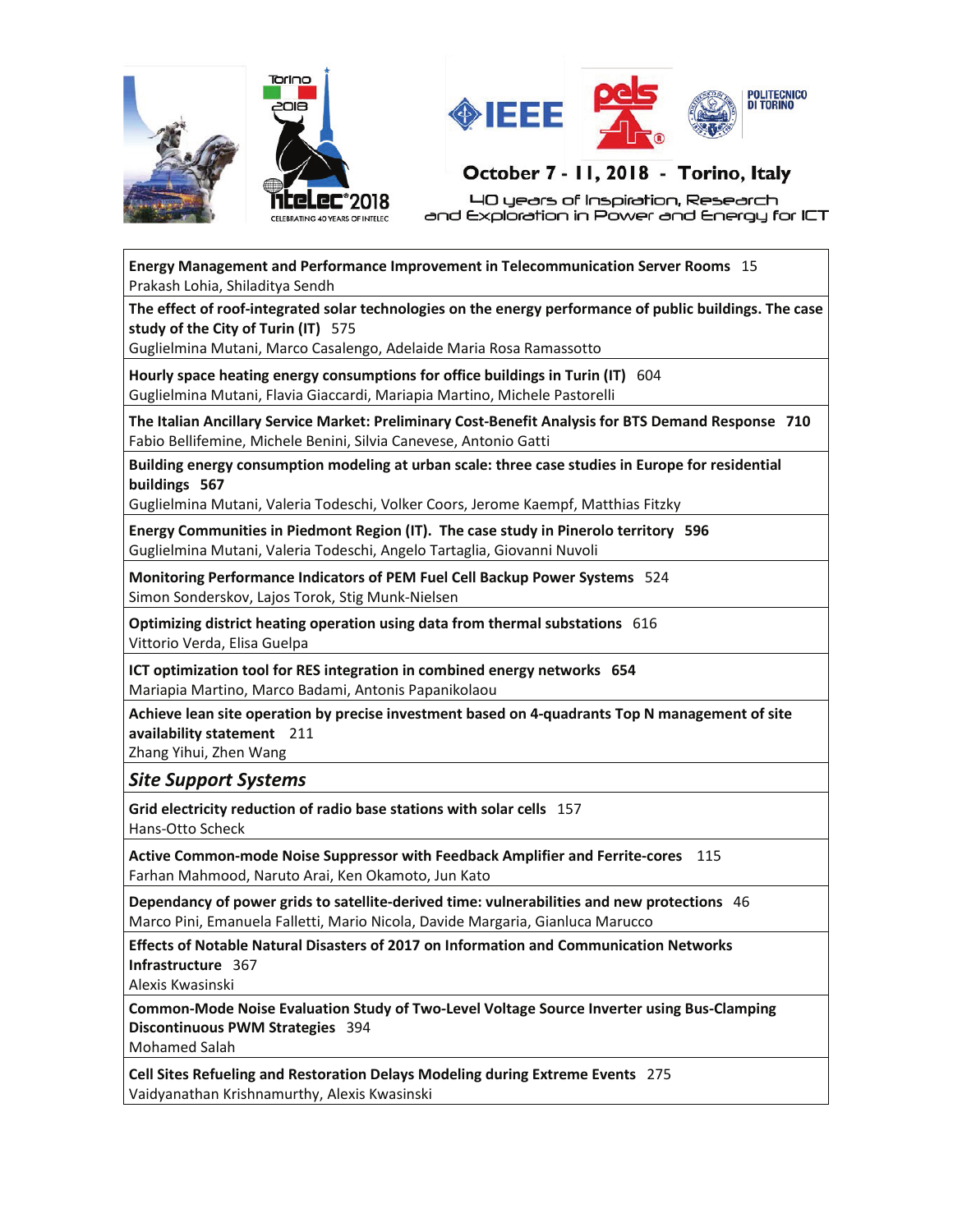



40 years of Inspiration, Research and Exploration in Power and Energy for ICT

**Comparison of Communication Networks Power Resilience during Man-Made and Natural Disasters** 267 Vaidyanathan Krishnamurthy, Alexis Kwasinski

**Earth Potential Rise in Public Spaces near Telecommunications Facilities 380** Rohit Narayan, Smitha Harshavardhana

**An Intelligent Power Online Monitoring and Measurement System of FGC Wind Photovoltaics Storage Integrated Power Station 42**

Yang Zhongliang, Huang Shihui

**Developing a Surge Resistant Fuse for Power Systems in Telecom Facilities** 207 Naomichi Nakamura, Jun Kato

**Research on DSC Failure of High Efficiency and High Power Density Rectifier** 97 Zhirong Cheng, Mingming Liu, Yundong Yang, Qiong Wu, Ge Yan, Junkai Li, Shaomin Zhang

**Economic opportunities for Demand Response by Data Centers within the new Italian Ancillary Service Market 683**

Maurizio Delfanti, Filippo Bovera, Fabio Bellifemine

#### **Study on the Method of Surveying Wiring Path 640**

Yuji Iwane, Kazuhiro Minemura, Kazuto Yukita, Toshiro Matsumura, Yasuyuki Goto, Kazuhiko Taniguchi, Morita Hiroshi, Kubo Naoya, Keiichi Hirose

#### *Power Conversion for Communication Equipment*

**Single Switch Single Power Conversion Isolated AC/DC Converter with High Power Factor and High Efficiency 583**

KwangSeop Kim, Seogwang Jeong, Minsung Kim, Bong-Hwan Kwon

**Bridgeless Three-Level Power Factor Correction Rectifier Using SiC MOSFETs with High Efficiency** 612 Junseok Kim, Owon Kwon, Bong-Hwan Kwon, Minsung Kim

**Optimization of a multiphase interleaved buck converter based on electromagnetic processes in its elements** 342

Dmytro Golovakha, Roland Kasper

**DC/AC Power Inverter for Telecom Loads 263**

Franco Poletti

**A Single-stage PFC by Integrating quasi-Bridgeless Boost and LLC Converter 214** Weiming Lin, Hongxing Chen, Yuncheng Fang

**An Isolated High Power Small-Size Interleaved Push\_Pull PFC Rectifier With ZVS For 400 Volt Telecom Energy Distribution System** 561

Navid Hazrati Golkhandan, Mohamad Ali Chamanian, Farzad Tahami

**A New Control Method For Elimination Of Current THD Under Extremely Polluted Grid Conditions Applied On A Three Phase PWM Rectifier** 645

Navid Hazrati Golkhandan, Mohamad Ali Chamanian, Farzad Tahami

**Active Utilization of a Full DC-Link Voltage in Multilevel Converter 375** Yam Siwakoti, Akshay Mahajan, Stephan Liese

**Fine Peak Current Detected Digital Control Switching Power Supply for HVDC System** 466 Yudai Furukawa, Yuichiro Shibata, Tadashi Suetsugu, Haruhi Eto, Fujio Kurokawa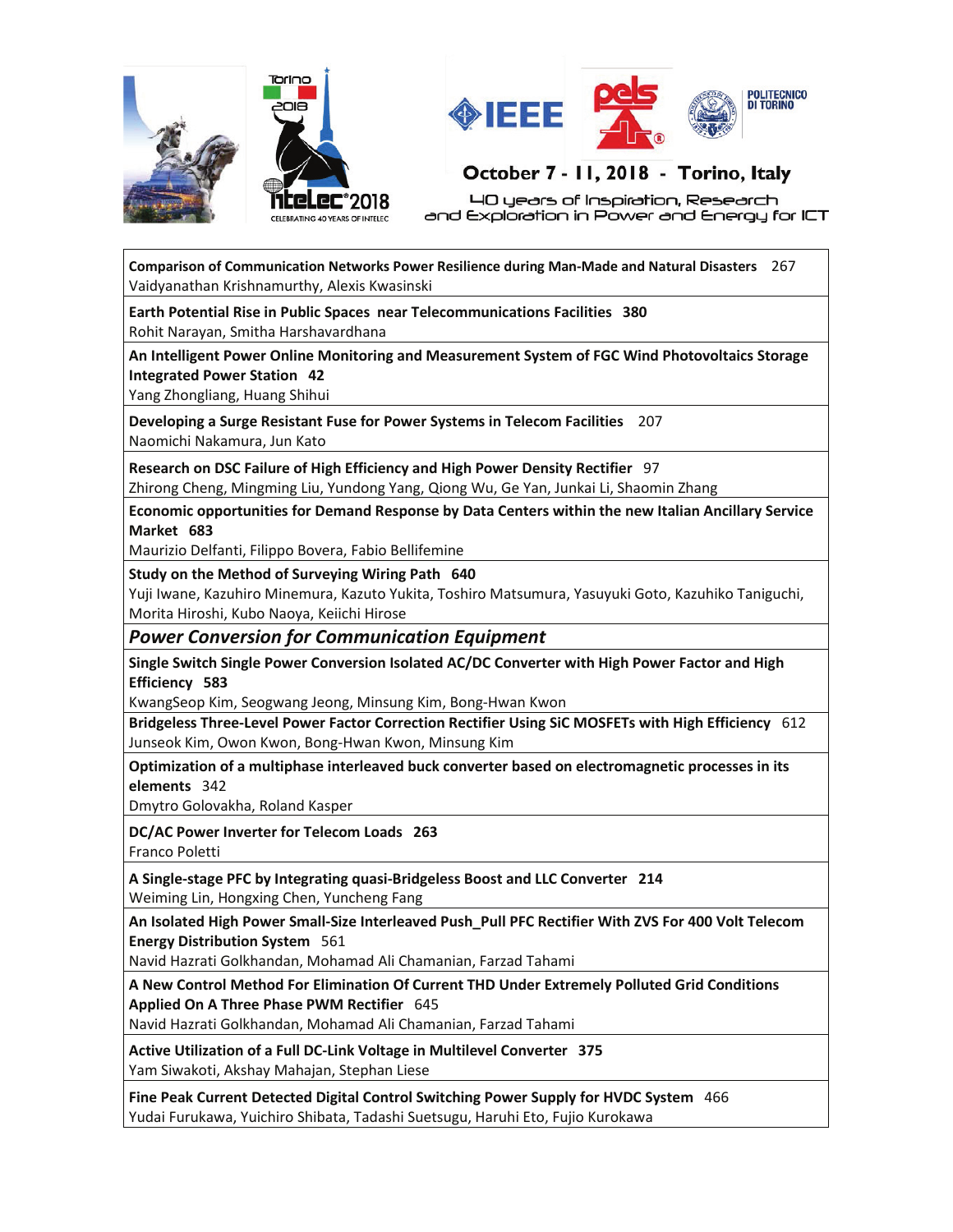



40 years of Inspiration, Research and Exploration in Power and Energy for ICT

**Configuration and Control method of Bi-directional Multiport Converter for DC Power Supply System** 389 Shungo Sakamoto, Masahito Shoyama

**Evaluation of DC-Link voltage ripple in seven-phase PWM voltage source inverters 661** Marija Vujacic, Obrad Dordevic, Gabriele Grandi

**A Novel Interleaved Isolated Boost DC-DC Converter** 283 Adel Ali Abosnina, Gerry Moschopoulos

**Research on a New Control Strategy for Reducing Hard-switching Work Range of the Three-phase Interleaved LLC Resonant Converter 442**

Junkai Li, Ge Yan, Mingming Liu, Yundong Yang, Qiong Wu, Zhirong Cheng, Shaomin Zhang

**Micro-grid System Modeling Efforts using PQ-control for Single-phase and Three-phase Inverter** 514 Gina Quintero

**Ring Bus Architecture with Static UPS for Critical Power Applications** 704 Lorenzo Giuntini

**Model-based development of 1/8 brick size 450-W bus converter module for telecommunication systems** 143

Yu Yonezawa, Hiroshi Nakao, Yoshiyasu Nakashima, Jun Oikawa, Ananda Vithanage, Eiji Nagashima, Ueno Yasunori

**Auxiliary circuit design for soft switching in medium voltage application using 1.7 kV SiC MOSFET** 626 Alessandro La Ganga, Paolo Guglielmi

**Primary-side control of wireless power transfer system with double-sided LCC compensation topology for electric vehicle battery charging 667**

Mojtaba Khalilian, Paolo Guglielmi

**An Improved Current Mode Multi-phase Interleaving Control Method** 73

Qiong Wu, Yue Hu, Weixing Liu, Shuang Cheng, Gang Wang, Mingming Liu, Shaomin Zhang

**Implementation of SHE-PWM Technique for Parallel VSIs Employed in Uninterruptible Power Supplies 137** Ahmed Omara, Gerry Moschopoulos

A Virtual Synchronous Generation Strategy for a Single-Phase Grid-Connected qZSI 361 Manuel Diaz, Roberto Ramirez, Miguel Torres, Jorge Saavedra, Jaime Rohten, Carlos Baier

**Bidirectional Operation of High Efficiency Isolated DC-DC Converter in Fuel Cell Telecom Back-up Systems 477**

Lajos Torok, Simon Sonderskov, Stig Munk-Nielsen

**Direct Model Predictive Control without Steady-State Error proposed for a Cascade H-Bridge Multilevel Inverter to operate in a Microgrid** 355

Carlos Baier, Roberto Ramirez, Esteban Marciel, Richard Duarte, Pedro Melin, Carlos Restrepo, Eduardo Espinosa

**Study of a Single-Phase Full-Wave Uncontrolled Rectifier with a Constant Power Load** 35 Dong Yan, Alexis Kwasinski

**Development of a Buck-Boost Convertor for Photovoltaic Systems using GaN Power Devices 426** Masayoshi Hamanaka, Takanori Matsuyama, Katsunori Mizuno, Kazuto Yukita, Toshiro Matsumura, Yasuyuki Goto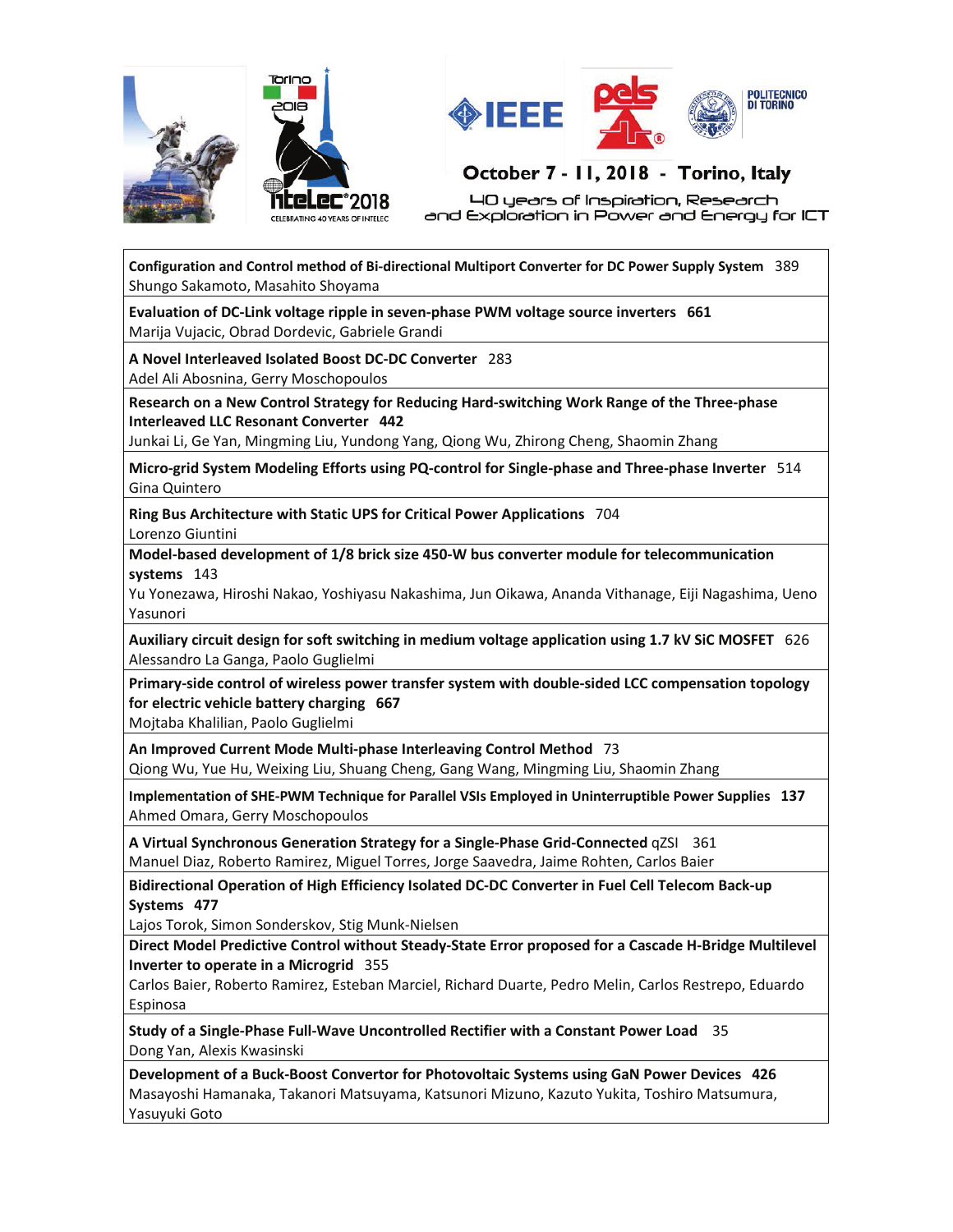



40 years of Inspiration, Research and Exploration in Power and Energy for ICT

#### **Evaluation of SiC-Based Three-Phase PFC Rectifier Design** 448 Tiago Jappe, Marcelo Heldwein, Samir Mussa

**D-Q Frame Impedance Measurement and Small Signal Stability Improvement by Active Control Method in a 3-ʔ Power Electronic Converter Based System with Constant Power Loads** 635

Srinivasarao Kamala, V. K. Kanakesh, Sanjib Panda, Gehan Amaratunga

**A New Control Technique for Eliminating the Double-Frequency Current Ripple in UPSs 519** Fatemeh Mardani, Iman Askarian, Nicholas Falconar, Nabil Akel, Rahul Khandekar, Victor Goncalves, Majid Pahlevaninezhad

**A Control Scheme for Mitigating the Impact of Variations in Device Parameters for Phase-Modulated Converters** 400

Niraja Swaminathan, N. Lakshmi Narasamma

**Five-Level Dynamic Hybrid DC-DC Converter 412** Farid Elsehrawy, Yehea Ismail

**Full-Bridge DC-DC Power Converter for Telecom applications with Advanced Trench Gate MOSFETs 691** Salvatore Musumeci, Filadelfo Fusillo, Filippo Scrimizzi, Rosario Scollo, Radu Bojoi, Angelo Raciti

**Very Low Input Voltage Synchronous Coupled Inductor Boost Converter with High Performance Power MOSFETs** 698

Salvatore Musumeci, Andrea Novello, Fabio Mandrile, Angelo Raciti, Giovanni Susinni

**Optimized Modulation of a Four-Port Isolated DC/DC Converter Formed by Integration of Three Dual Active Bridge Converter Stages 238**

Julian Boehler, Florian Krismer, Tanuj Sen, Johann Kolar

**An Interleaved AC-DC ZCS-PWM Boost Rectifier** 252

Ramtin Rasoulinezhad, Adel Ali Abosnina, Gerry Moschopoulos

*Energy Storage for Communications Systems*

**Passive Cooling of High Capacity Lithium-Ion batteries** 203 Hasna Louahlia, Rania Rizk, Hamid Gualous

**V2G Strategy for Frequency Regulation Based on Economic Evaluation Considering EV Battery Longevity** 311 Shigeru Tamura, Takuro Kikuchi

**Three Degradation Parameters Estimation of a LIB Module Using Single Indicator for In-situ Charge– Discharge Energy Prediction** 246

Masahito Arima, Lei Lin, Masahiro Fukui

**A New Decentralized Control of EV for Frequency Regulation Retaining EV Users' Convenience** 321 Nozomu Magome, Shigeru Tamura

**An accurate SOC estimation system considering the observation noise of the electric current** 317 Lei Lin, Masahiro Fukui, Kiyotsugu Takaba

**How to transform lithium battery opportunities in field operational solutions for Telecom/IT application** 169

Didier Marquet, Brian Francoise, Olivier Foucault, Claude Campion, Samuli Vaija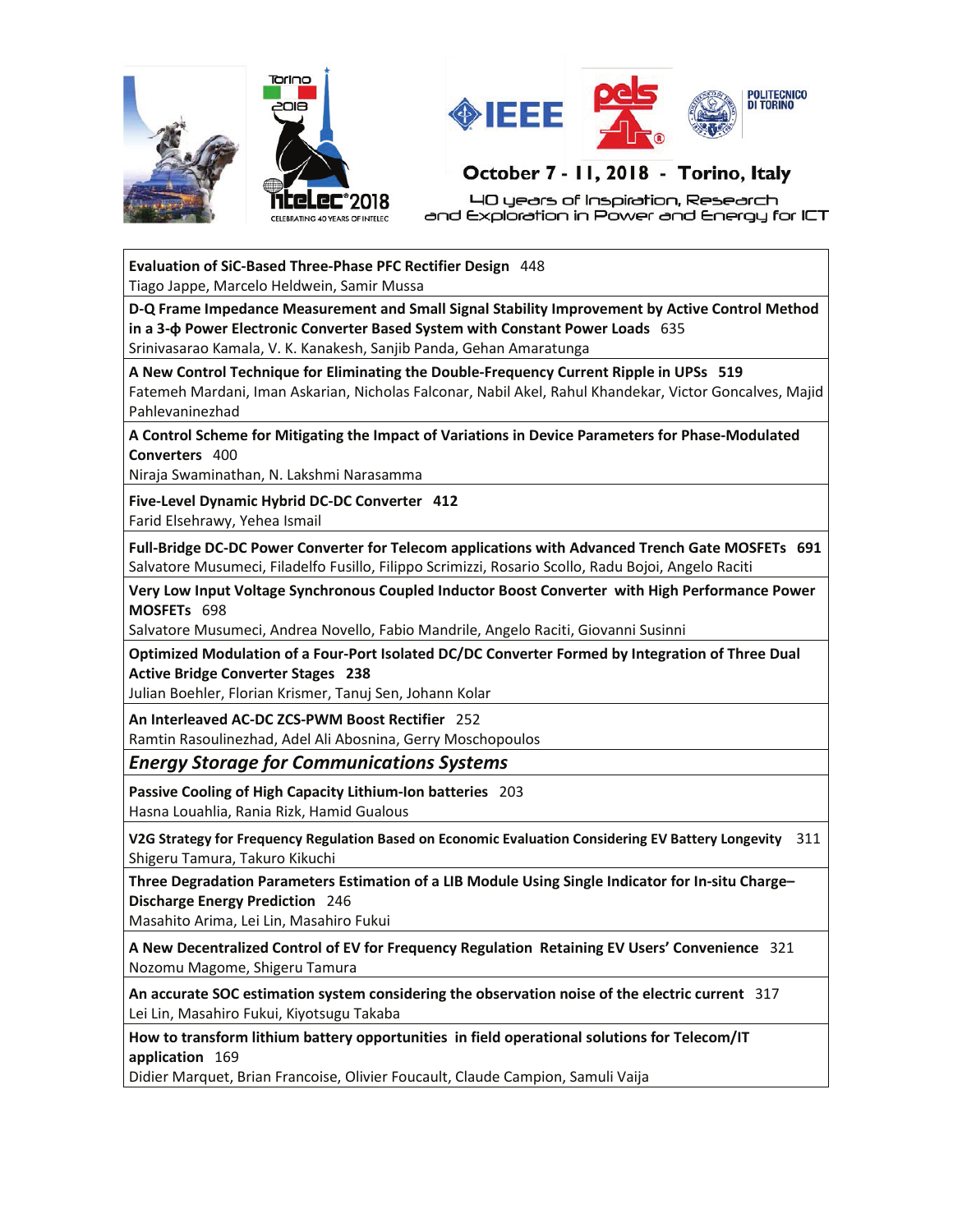



40 years of Inspiration, Research and Exploration in Power and Energy for ICT

**OPzV batteries in a standalone solar hybrid telecom application: key design and operation issues investigated by accelerated lifetime testing 482**

Maider Usabiaga Carrera, Mikel Rivas

**Household users cooperation to reduce cost in green mobile networks 506** Michela Meo, Daniela Renga, Maria Teresa Sarti

**A Novel Energy Management Method for Telecommunication Backup Systems** 548 Sajjad Makhdoomi Kaviri, Hadis Hajebrahimi, Majid Pahlevaninezhad, Alireza Bakhshai, Praveen Jain

**A Novel Energy Management Technique for DC Microgrids in Telecom Applications** 542 Hadis Hajebrahimi, Sajjad Makhdoomi Kaviri, Suzan Eren, Alireza Bakhshai

**A Case for a Battery-Aware Model of Drone Energy Consumption 119** Yukai Chen, Donkyu Baek, Alberto Bocca, Alberto Macii, Enrico Macii, Massimo Poncino

**Improving accuracy of determining the state of charge level of a lithium-ion energy storage device 416** Denis Serdechnyy, Yury Tomashevskiy, Egor Smurygin

**Global Sensitivity Analysis Workflow Support to the EV Fleet Recharge Optimization Use Case** 471 Mikhail Simonov, Fabrizio Bertone, Klodiana Goga

**Data Center Flooded Lead Acid Battery Early Degradation Causes, Analysis, and Mitigation** 622 Abdullah Alharbi, Abdulaziz Almutairi, Fahad Jabarti

**Analysing Thermal Management Methods of Li-ion Battery Module 333** Mazyar Moghaddam, Ehsan Bitaraf Haghighi

*Power Systems for ICT* 

**Impact of Leading Power Factor Load on Power Supply System for ICT** 67 Xiyu Liu, Pengyong Qi

**Lifetime analysis of the main communication components in a smart distribution grid** 589 Miguel Sanz-Bobi

**Safety Concepts and Circuit Protection for LVDC-Grids in Datacenters and in Telecommunications** 127 Christian Strobl, Hendrik Koepf, Richard Mehl, Leopold Ott, Julian Kaiser, Kilian Gosses, Maximilian Schaefer, Rudolf Rabenstein

**Energy-on-Demand Control for Power Packet Dispatching via Single Power Line** 110 Shinji Katayama, Takashi Hikihara

**Optimum MPPT Control Period for Real Insolation Condition** 181 Danbi Ryu, Yong-Jung Kim, Hyosung Kim

**A Research on Improving the Availability of Hybrid Energy Power System** 82 Lingqiao Teng, Jie Cao, Shaomin Zhang, Xizhou Wu, Xiaoqing Fan, Weifeng Kong

**Reachable Set Approach to Safe Operation for Microgrid** 105 Nodoka Asayama, Takashi Hikihara

**DC Short-Circuit Analysis of Three-Phase Active Infeed Converters with a Power Decoupling Circuit for LVDC-Grids 219**

Markus Holbein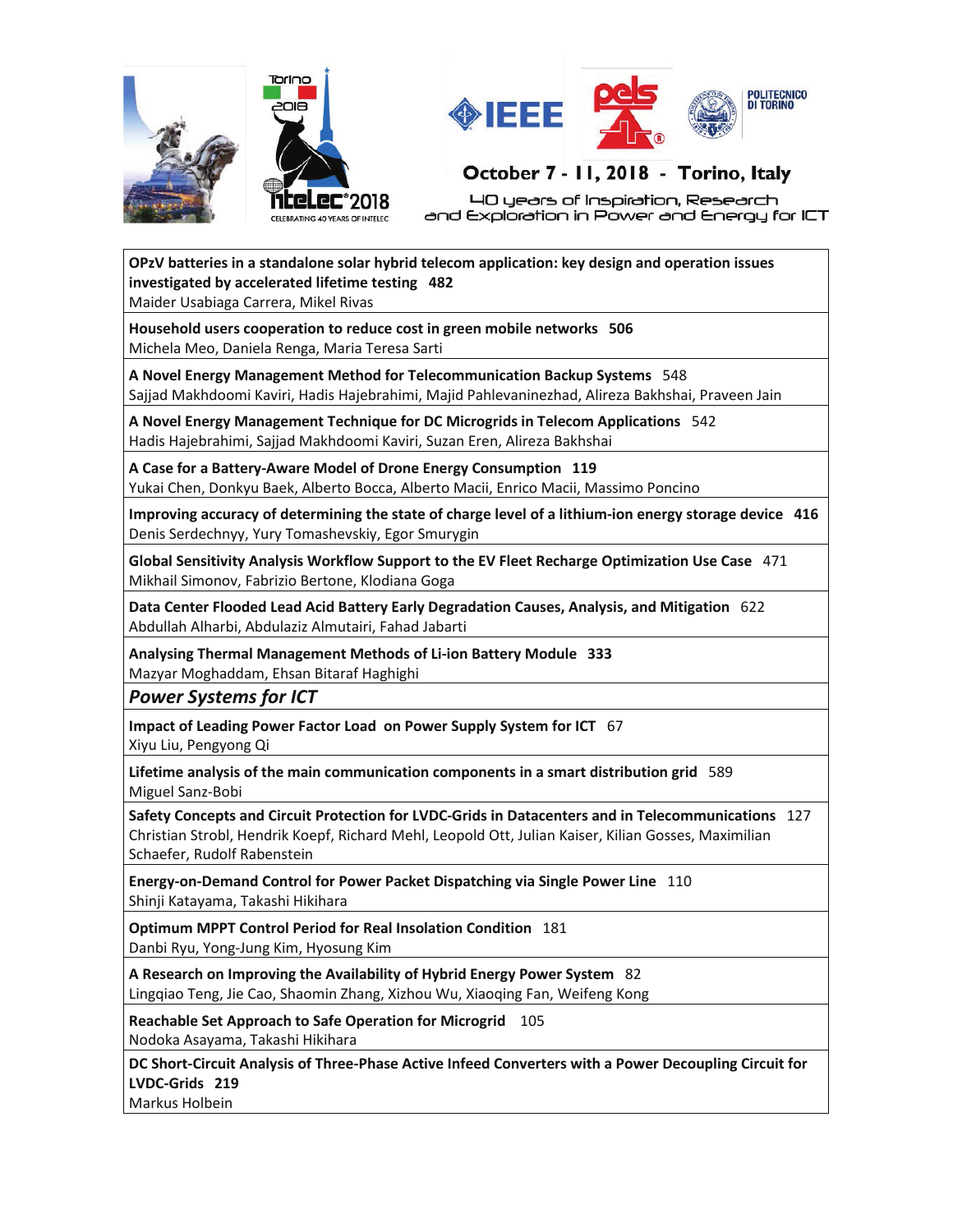



40 years of Inspiration, Research and Exploration in Power and Energy for ICT

**Trends of Telecommunications Energy Technology to meet Decarbonization Needs 185** Satoshi Sugita, Takahisa Shodai, Shigemichi Watanabe, Yosuke Nozaki, Yuji Kawagoe

**Evaluation of Lightning Current Distribution on Macro Base Station Telecom Sites** 7 Marcus Denker

**Reliability Analysis and Calculation for the Different Power System Architectures based on Modular UPS 59** Clemente Zanettin, Leo Saro, Vinko Bozic

**Converter Overvoltage Protection for DC-Grids** 436

Julian Kaiser, Franz Schork, Kilian Gosses, Yunchao Han, Matthias Schulz, Leopold Ott, Bernd Wunder, Martin Maerz

**Performance and Feasibility of Ongrid PV Systems Applied to Telecommunications Sites in Brazil** 153 Gustavo Buiatti, José Vieira Neto, Rafael Carvalho, Vitor Pacheco, Valdiney Oliveira

**Study on power feeding system for 5G network** 133 Shuguang Qi, Xin Gong, Shang Li

**Intelligent Trend for Telecommunications Networks' Energy Equipment** 306 Mingming Liu, Xianhong Hu, Liangliang Liu, Yang Li, Shaomin Zhang

**Power supply solutions and trends analysis for Small Cell mobile communication base station 300** Mingming Liu, Xianhong Hu, Liangliang Liu, Zhen Wang, Shaomin Zhang

**A Research on an Intelligent Line Device for Increasing the Utilization of Solar Energy** 78 Xiaoqing Fan, Shaomin Zhang, Lingqiao Teng, Mingming Liu, Jie Cao, Junkai Li

**Verification of long-term connection reliability of DC connector 673** Koichi Kiryu, Tetsugaku Tanaka, Kyohei Seki, Kouki Satou

**Solid Oxide Fuel Cells as an Economic Approach for Continuous Power Supply in Off-Grid Applications** 650 Markus Muench, Michael Pruggmayer, Tobias Seidel

**Powering new future network architectures** 231

Emilio Posca, Paolo Pellegrino, Claudio Bianco, Marco Vincenzo Infantino, Giuseppe Marone

**Research of Power Supply and Monitoring Mode for Small Sites under 5G Network Architecture 679** Zhen Wang

**Uncertainity and Disturbance Estimator Based Control for Transformerless DVR** 460 A Karthikeyan, Abhilash Krishna, Suresh Kurra, K K Prabhakaran

**Evaluation of Latest Photovoltaics Technologies Applied to Telecommunication Systems Operating in Shaded Environments 23**

Gustavo Buiatti, Remington Correa, José Vieira Neto, Rafael Carvalho, Juliana Marreco

**Retrofitting of Datacenters Ongrid PV Systems for Peak-Hours Constant Current Injection Using Available Batteries** 101

Gustavo Buiatti, Camila Gehrke, Daniel Carvalho, Vladimir Scarpa, Remington Correa, Rafael Carvalho

**Research on An Innovative Communication Power System Integrated with Hybrid Battery Management** 54 Shaomin Zhang, Mingming Liu, Yundong Yang, Lingqiao Teng, Zhaowei Li, Jie Cao

**Study on revers power flow from microgrid to power system 350** Daiki Owaki, Kazuto Yukita, Keiichi Hirose, Toshiro Matsumura, Yasuyuki Goto